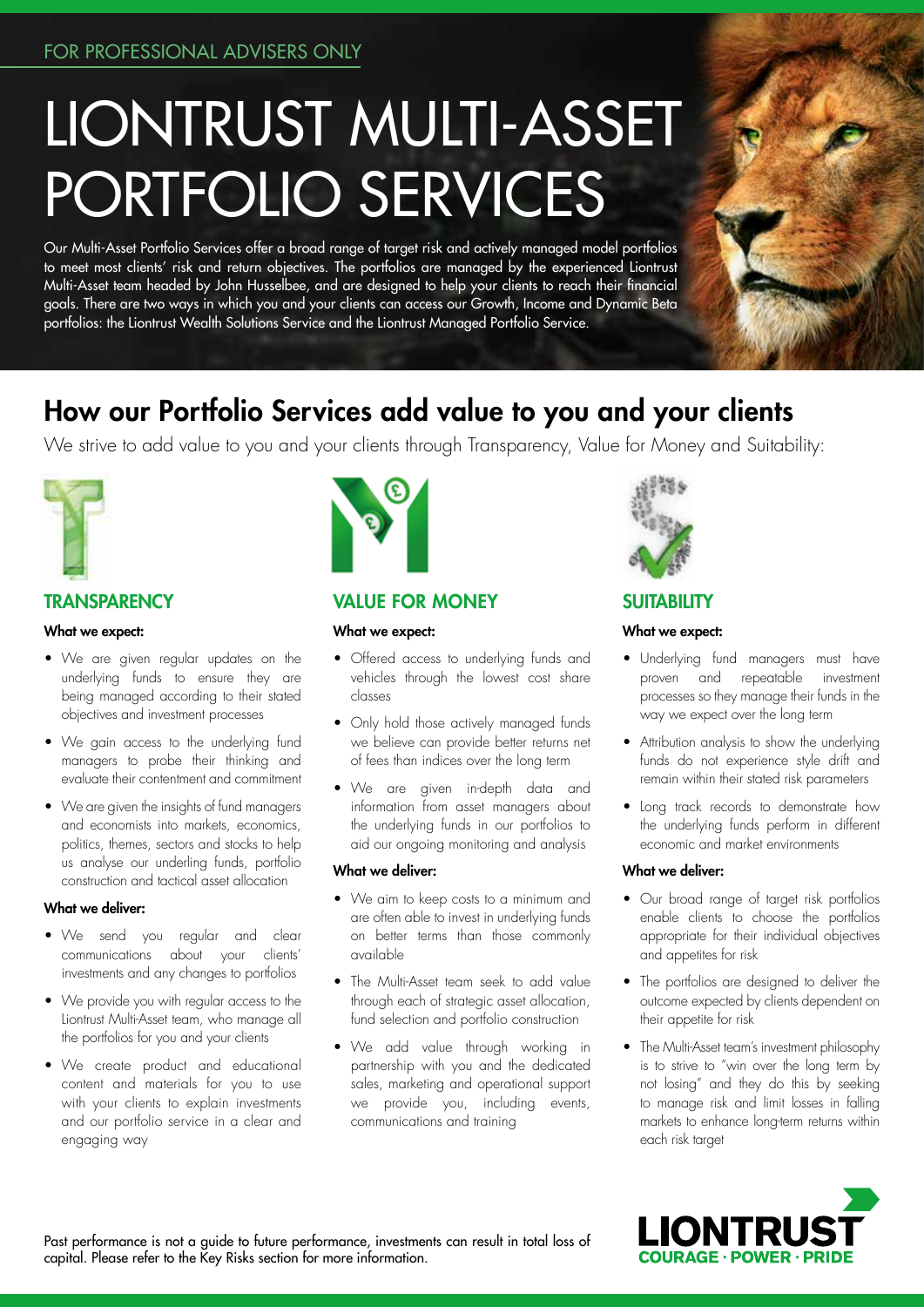# Distinct offering

- Broad choice: WSS comprises 26 portfolios and MPS offers 22 portfolios to suit different attitudes to risk, investment objectives and time horizons
- Portfolio flexibility: Your clients can switch between Growth, Income and Dynamic Beta portfolios as their risk profile and objectives change
- Long-term advice: Clients can stay in the service through the accumulation and decumulation phases of their lives
- Target risk portfolios: The portfolios are designed to deliver the outcome expected by clients dependent on their appetite for risk

# Experience and insight

- Experience: The Liontrust Multi-Asset team comprises John Husselbee (Head of the team), James Klempster (Deputy Head), Paul Kim, Mayank Markanday, Jen Causton and Shayan Ratnasingam. The team has more than 100 years of combined investment experience.
- Insight: This experience enables the fund managers to identify and separate investment innovations from fads, evaluate the motivations of fund managers and detect any changes in their contentment and commitment
- Long track record: The team has a long track record of meeting client expectations through the management of target risk portfolios



Mayank **Markanday** 





Paul Kim



Ratnasingam

# Investment approach

- Diversification: The portfolios each provide diversification across a range of different funds, fund managers, geographical regions and asset classes
- Investment process: The rigorous process is designed to deliver the outcome expected by investors and generate maximum returns for each model portfolio within the pre-determined volatility ranges
- Winning by not losing: The fund managers' investment philosophy is to strive to "win over the long term by not losing", trying to deliver relatively smoother returns than individual single strategy funds over the long term as shown in the chart below

Jen Causton

• Risk management: Liontrust has a strong focus on risk management to ensure the portfolios meet their individual risk targets



Source: Morningstar, Liontrust 30.06.11 to 31.03.21. Model shown is that of Liontrust's WSS offering. Past performance is not a guide to future performance, investments can result in total loss of capital. Please refer to the Key Risks section for more information.

# Discrete years' performance (%)

| 12 months to quarter ending: | $Mar-21$ | Mar-20 | $Mar-19$ | Mar-18 | $Mar-17$    |
|------------------------------|----------|--------|----------|--------|-------------|
| Liontrust Risk Grade 4       | 27.6     | $-8.9$ |          |        | <b>15.6</b> |

Source: Morningstar, as at 31.03.21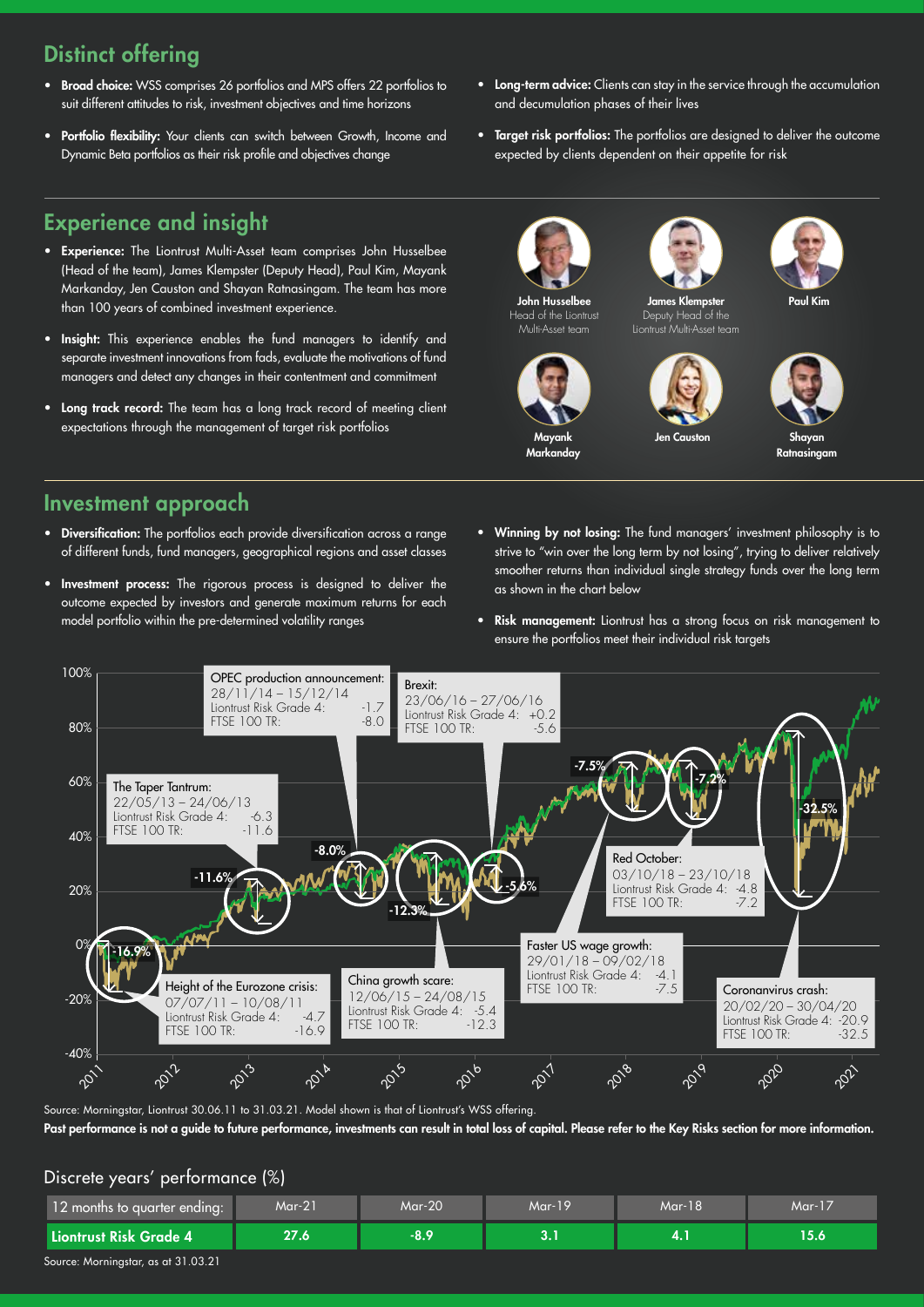# Enhanced services offered by WSS

• White label: The full service is offered to you in your own branding, including the name of the portfolios, literature, online dealing and communications. You are also provided with real time online valuations

# Target risk and target market

Each of our portfolios has a distinct risk profile expressed in terms of target volatility. Higher levels of volatility for a portfolio will usually imply the potential for a higher return and a higher level of risk.

Our broad range of portfolios is suitable for all types of investors, from basic to experienced. Which portfolios are appropriate for individual clients will depend on their risk profile, objectives and time horizon.

The services comprise Growth, Income and Dynamic Beta portfolios:



**Growth portfolios** are designed to deliver long-term capital growth

**Income portfolios** are designed to deliver an attractive and rising level of income in addition to some long-term capital growth

Dynamic Beta portfolios are designed to deliver long-term capital growth at a competitive price, predominantly through the use of passive strategies

# Liontrust investment process

#### The investment process is designed to achieve two main objectives:

- Target the outcome expected by investors in terms of the level of risk, as measured by volatility, of each model portfolio. This can enable clients to match the appropriate portfolio to your desired risk profile
- Maximise the return for each model portfolio while still targeting investors' level of risk



There are five key stages to the investment process:

#### Strategic asset allocation

Among the factors they analyse, the fund managers collate and study historical returns and volatilities of a range of asset classes, as well as their correlations with each other, and the pathway of future interest rates to determine the SAA that should meet the volatility target of the fund or portfolio over the long-term. The SAA is essentially the default asset allocation should the fund managers have no views about the relative attractiveness of different asset classes.



#### Tactical asset allocation

The primary aim of the tactical asset allocation (TAA) is to increase exposure to an asset class when it looks cheap and reduce exposure when it appears expensive; the fund managers' focus is on valuations rather than market timing. They believe it is important to supplement the long-term benefits of the SAA with the flexibility to take advantage of valuation opportunities in the shorter term.



#### Fund selection

The model portfolios hold a range of funds and fund managers, including active, passive and alternative investment strategies. The fund managers believe the key elements that should underpin fund selection are: investment process, fund manager experience, fund manager knowledge and fund manager incentive (including remuneration).



#### Portfolio construction

The fund managers want to ensure the underlying funds are exposed to the segment of the market they feel has the most potential for outperformance while reducing unintended risk. Therefore, they consider how each holding interacts with each other in terms of correlation, risk and return to ensure the benefits identified at the holding and sector levels are not diversified away when grouped together at the fund level.



#### Monitoring, review and risk management

The Liontrust Multi-Asset team is given regular updates, including in-depth data, on the underlying funds to ensure they are being managed according to their stated objectives and investment processes. This includes attribution analysis to show the underlying funds do not experience style drift and remain within their stated risk parameters. The managers gain access to the underlying fund managers to probe their thinking and evaluate their continued commitment.

• Dynamic modelling: This ensures the portfolios remain within defined risk targets and allows your clients' portfolios always to be in line with the fund managers' tactical asset allocation regardless of when they invest





\*Distribution Technology (DT) is an independent risk rating service. The company trades under the name Dynamic Planner and further details can be found on its website, www. dynamicplanner.com. This chart is for illustrative purposes only and does not necessarily reflect the current positioning of the WSS/MPS portfolios.

These two objectives are pursued through a quantitative and qualitative approach. The fund managers use a scientific approach to target the risk outcome expected but consider the maximisation of returns to require an additional element of experience, knowledge and qualitative interpretation.